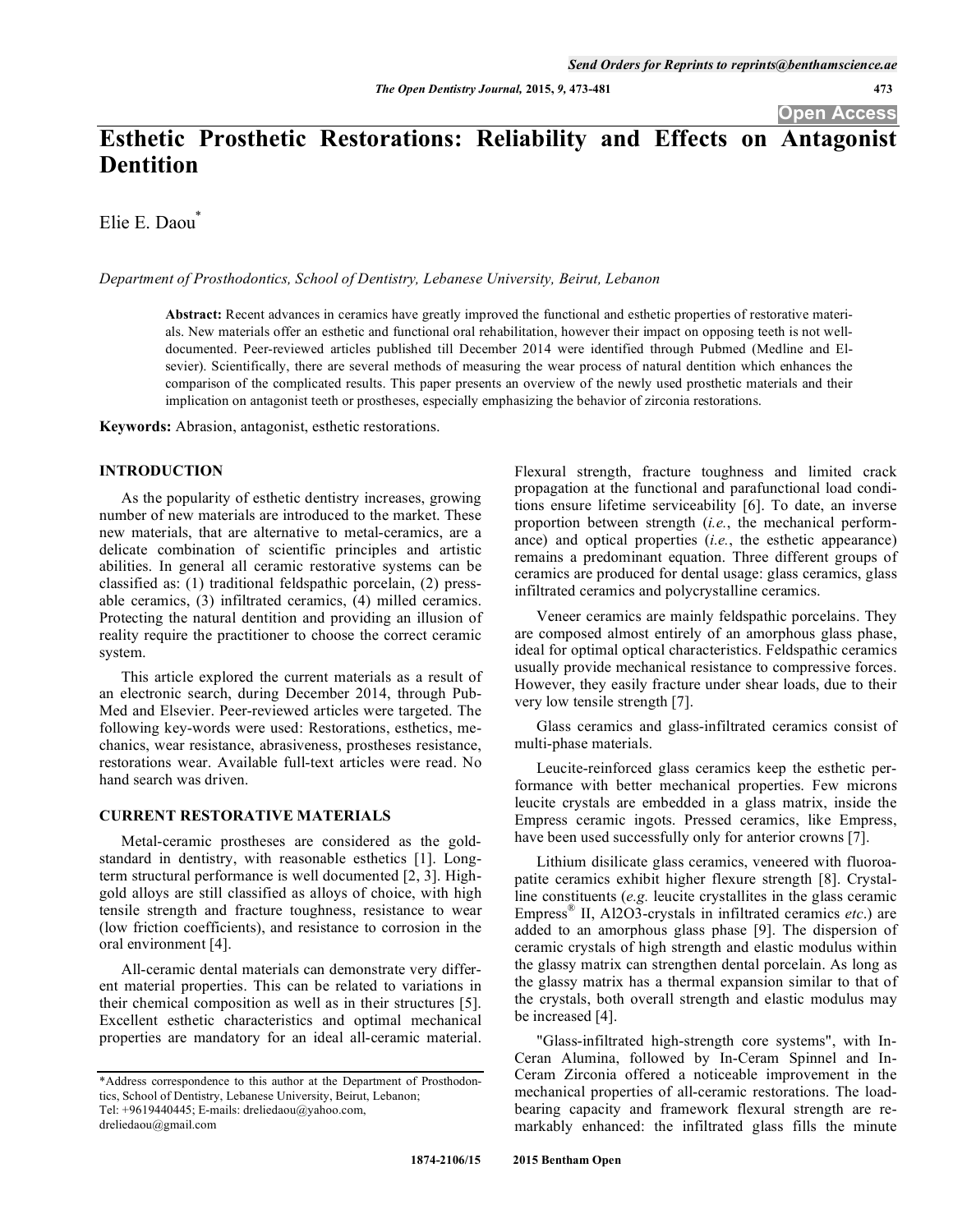voids that might initiate cracks and induce excessive stress concentrations in the core structure [6, 10].

The two polycrystalline ceramics suitable for use in dentistry as framework materials are Alumina and Zirconia. They are able to withstand extensive stresses. They can provide sufficient mechanical properties besides the required esthetics [11].

The most common complication encountered with allceramic crowns was crown fracture [12]. All ceramic crowns made of lithium disilicate glass-ceramic resist to high fracture loads [13]. Adhesive cementation of crowns and bridges enhances the high survival rate of the all-ceramic material [5]. This reduces the critical stress situation and stabilizes the relatively fracture susceptible glass ceramics [14, 15].

Fracture toughness and Weibull modulus are other ceramic-specific parameters described in the literature. The Weibull modulus defines the distribution of strength values. A high Weibull modulus  $(> 10)$  reflects a close distribution and is therefore advantageous, especially if the strength is low. However, a high Weibull modulus should still be the goal even if there is high strength, for safety reasons [16].

Industrially produced ceramic blanks seem to be more structurally reliable for dental applications than ceramic materials which are manually processed under dental laboratory conditions [17]. Still, CAD/CAM procedures may induce surface and subsurface flaws [18, 19].

Alumina crowns combine the esthetic features to a longterm survival rate comparable to that of metal ceramic restorations [20]. The alumina crystals must remain intact during fritting if a significant reinforcing effect is to be obtained. The choice of particle size is a compromise between strength and esthetics [4]. Finer particles reduce translucency, and coarser particles reduce strength, probably because of the increased "notch effect" created at the grain boundaries of the crystals [4]. Aluminous porcelain is known to have poor tensile strength and fracture resistance, when subjected to shear forces [21]. The spaces between alumina crystals are occupied by a glassy matrix [4].

The In-Ceram system provides a zirconia-type coping system with 600 to 800 MPa flexural strength and moderate translucency [22]. The type of In-Ceram alumina copings should be suitable for most locations [21, 23].

Increasing strength and reliability of dental ceramic materials was driven by the growing demand for metal-free tooth-colored prostheses [24]. Y-TZP (Yttria partially stabilized tetragonal zirconia) was first introduced to dental clinics in the late 1990s. In most all-ceramic crowns, the prosthesis is composed of a zirconia core in the substructure, and a feldspathic porcelain in the superstructure. Zirconia material is now considered as the most suitable material for posterior restorations due to its higher bending, fracture strength [25, 26] and indentation fracture toughness [27] compared to other ceramics [28]. The yittria-tetragonal zirconia core with its stabilized tetragonal phase, is indicated in high stress sectors due to its ability to counteract crack propagation [29]. However, high incidence veneer chipping was a frequent reported technical complication [3, 30, 31]. In an earlier paper, the veneer-zirconia complications have been detailed [32]. Still, in brief, if bond failure has been pointed as chipping reason [29], differences in thermal coefficients [33], liner material and poor core wetting [34], veneer firing shrinkage [35, 36], phase transformation [37], loading stresses, flaw formation [38], coloring pigments [39] and surface properties [40] have been reported as potential causes. On the other hand, the possibility of fracture of the core, especially in the connector part, even rare, is potentially possible [28, 41]. Worth noting that the flexural strength of the zirconia veneering porcelain is similar to metal-ceramics [41, 42]. When occlusal or palatal space is insufficient, the use of zirconia ceramic without veneering porcelain is not uncommon [43]. In these special clinical conditions, zirconia could be an antagonist to natural teeth or glass-ceramic restorations. The wear behavior of materials, as of tooth structure, is of clinical interest [44].

#### **ABRASION**

Type, microstructure, surface toughness and strength are some of the properties that will dictate the wear behavior of restorative materials [44, 45]. Abrasion is defined as the property of one material to wear away another material by means of frictional contact [46]. Crystals in a glassy matrix form a non-homogenous material. So, wear will act by fracture rather than by plastic deformation as with metals. Poor relationship exists between ceramic hardness and enamel wear due to porcelain composition [47].

Tooth enamel, as well as ceramics, may be affected by environmental interactions. These factors have incidence on the mechanical behavior of the ceramic [47]. Dietary habits and dysfunctional occlusion can accelerate enamel loss [45].

The microstructure components of the ceramic will surely dictate its behavior [47]. In wet environment, the sodium ions loss to the aqueous milieu will reduce the ceramic surface hardness. At the microscopic level, the softened glass surface will easily stick to sharp asperities [48]. Adding that the presence of aqueous media will increase the coefficient of friction [49]. Studies show that the glassy matrix can be dissolved in the presence of extreme pH [50].

Feldspathic porcelain usually layers the metal framework. This ceramic has tendency for mechanical degradation, crack growth, and low fracture toughness. Porosities are included within this layer [51, 52]. Aqueous environment might significantly reduce its strength [53]. Unexpected failure may result from this corrosion-fatigue mechanism. Feldspathic ceramic has fracture toughness similar to that of silicate glass, the most fatigue-susceptible ceramic. In this type of ceramics, the glass matrix and not the crystalline phase will largely control the mechanical properties [54].

Producing porcelain by mixing powder and liquid, will entrap air bubbles within the mass. Although vibration and vacuum-firing may reduce the porosity, it will not eliminate it completely. Pressing ceramic ingots, by eliminating mixing procedure, may minimize porosities. Some pores will remain associated with thermal differences during thermal processing. Porosity presence will reduce strength and esthetics. The stress is increased in the porous area leading to higher fracture probability. Particle size, viscosity of the matrix and firing temperature are also determining factors [54].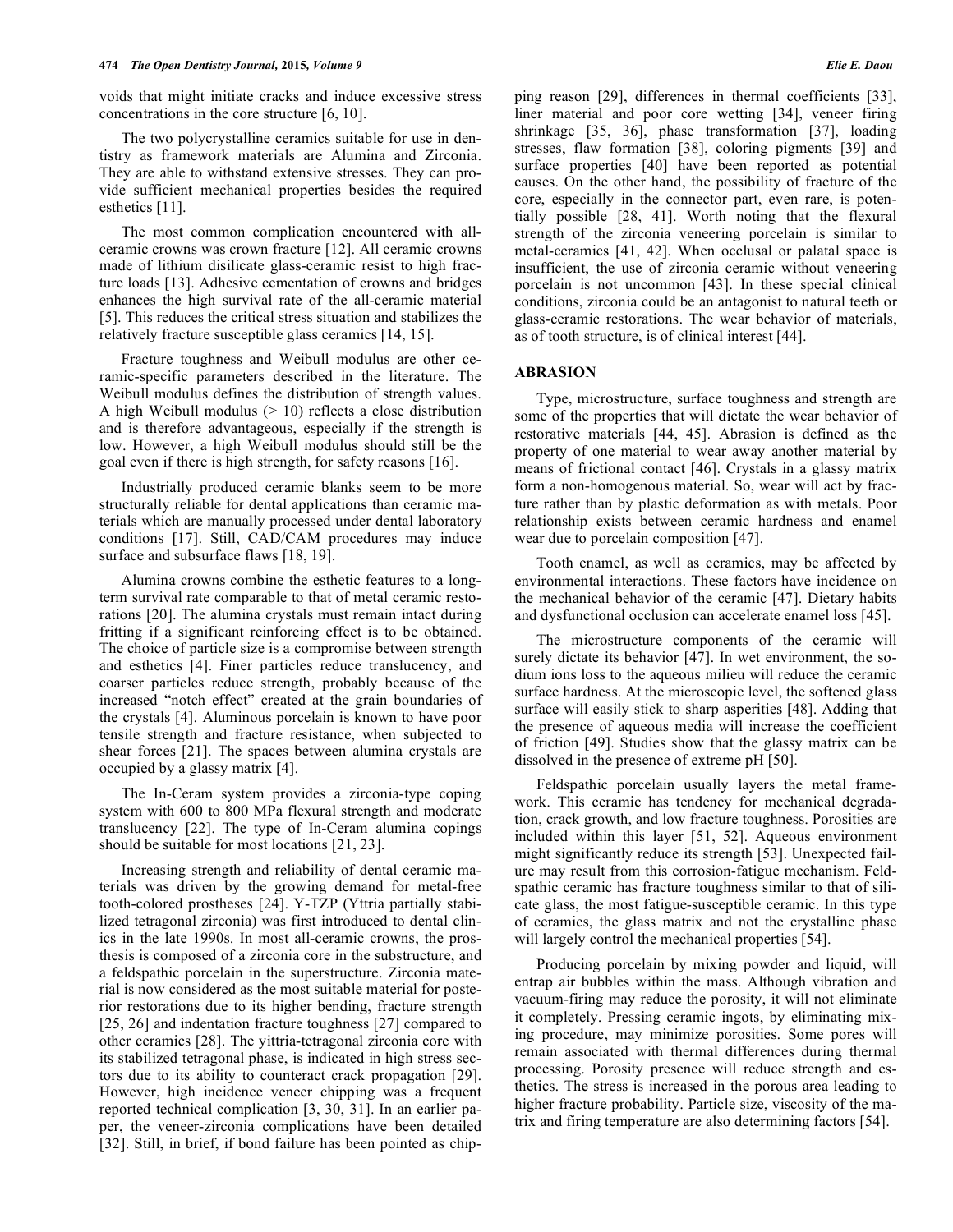Shape of the pores is also affected by glass viscosity. Conventional feldspathic porcelain has lower viscosity than aluminous porcelain. The latter requires higher firing temperature to provide adequate wetting of the crystals. Irregular-shaped porosities that result from underfired aluminous porcelain are detrimental to porcelain strength [55].

Worth noting that low-fusing ceramic exhibits more porosities than the conventional one [56]. During wear process, when a subsurface porosity is exposed, this will result in sharp edges, which produce more wear of the antagonist [52, 57, 58].

Wear to hardness is not a valid equation for materials that are brittle in nature. Wear will act by fracture and not by plastic deformation, as with metals, when ceramic slides against ceramic or enamel [54]. Crystals in a glass matrix form a non-homogeneous material. If we assist to plastic deformation of the glassy matrix under indentation loads before subsequent failure, crystalline materials are subject to dislocation mechanisms [59]. So porcelain composition may explain the poor relationship between ceramic hardness and enamel wear [54], despite the conclusions of Morrmann [19].

 The fracture toughness determines the resistance of a material to rapid crack propagation [60]. Crystal size, aspect ratio and orientation, distribution of the glass phase, and porosities have a role in the determination of the fracture toughness of a material. Besides, chewing movements can generate tensile stresses [54].

When an applied load produces a stress at the tip of a flaw or crack equal to the intrinsic strength of the vitreous matrix, fracture of a material starts [61]. Ceramic failure may occur without any perceptible plastic deformation. Wear process will start with crack formation; then subsequent crack will grow over time, followed by surface chipping or catastrophic material fracture, perpendicular to the applied tensile forces [60]. Defects such as thermal microcracks, residual scratches, and large grains will act as stress concentrators increasing the probability of crack propagation under loading. Brittle ceramic will fracture adjacent to these flaws [62]. Albashaireh concluded that ceramic is more sensitive to fatigue due to material intrinsic imperfections than to attrition wear [44].

Radial cracking in the core beneath the contact area was the dominant fracture mode reported in the full-ceramic crowns. Off-axis loading induced debonding near the shoulder of the crown, under substantially lower occlusal loads compared to those required for crack initiation [63]. Crowns veneered with lithium disilicate ceramic displayed less failure than feldspathic porcelain [17].

Dental clinicians should also be conscious of the wear effect of dental restorations on the opposing teeth or restorations. As mentioned before, the wear behavior of human enamel and feldspathic porcelain varies according to the type of substrate materials. Enamel wear is a progressive phenomenon associated with physical, microstructural, chemical, and surface characteristics of opposing dental ceramics [64]. Despite their good aesthetic features and biocompatibility [43, 65], many studies showed that the ceramic destroys the enamel [66].

Surface roughness has incidence on the abrasiveness of the material itself and the opposing dentition [28]. Studies agree that unpolished ceramics could be particularly harmful to opposing natural teeth. A metal occlusal surface, and preferably one of high noble content, is chosen to minimize wear of the natural dentition [67]. Gold alloys are reported to wear at approximately the same rate as enamel, function on the type of alloy used [68-70]. Long history of clinical use gave them the reputation to be "kind" to antagonist tooth structure and restorations [71]. Mechanically stiffer, nickel-chromium alloys showed a lower wear rate. Being more difficult to adjust and polish, they induce more wear than gold to the opposing teeth [72]. Although also wear resistant, the chrome-cobalt is less abrasive to enamel than a soft gold alloy [51, 70]. With its minimal wear of opposing enamel, among all restorative materials, the type III gold alloy remains ideal [28].

As demonstrated by several researchers, ceramic substrates induce greater abrasive wear of dental enamel compared to dental alloys [73]. Despite manufacturers' claim of the veneer ceramic enamel-like tribological qualities (friction, lubrication, and wear interaction surface), the wear mechanism remains unclear and heterogenic results reported [64]. However, Esquivel et al noticed that equivalent wear occurs between ceramic/enamel and enamel/enamel pairs [74].

Low-fusing ceramics are reported to be less abrasive to enamel but wear more than feldspathic types [75]. Cast and pressed glass ceramics also appear to be less abrasive [76]. A machined ceramic is reported to be the least enamel abrasive and the most wear resistant among several types of ceramics evaluated [77]. Ceramic microstructure, surface roughness, and oral environment influence antagonist tooth wear process [51].

Nowadays, rehabilitating occlusion by restoring upper and lower is frequent. Ceramic against ceramic may produce severe attrition under high occlusal forces, and acceptable wear levels under lower occlusal forces, as reported with removable prostheses [44].

When opposing metal-ceramic crowns, porcelain and gold showed equal wear values. The porcelain wear mechanism is clearly a fatigue type, whereas it is a combination of fatigue and abrasion in the case of gold restorations. A microfilled resin, proposed as shock absorber, showed three to four times wear rates higher than porcelain [69]. Material loss occurred, within a very short period of time, when composites and especially unfilled polymers are used [78].

A method to bond indirect composite material to zirconia was also proposed [79]. Composite plastic and visco-elastic effects, added to its susceptibility to creep and recovery, gave some functional advantages, especially in high occlusal stress areas [80, 81]. The force, contact area and duration were reported greater for molar chewing cycles than incisor ones [82].

Shading materials are essentially metal oxide particles. Wear of a ceramic material may be increased as metal oxides are abrasive to enamel. Glassy phase being less wearresistant, wears preferentially. This will expose the highly abrasive staining particles [78]. A glazed surface is believed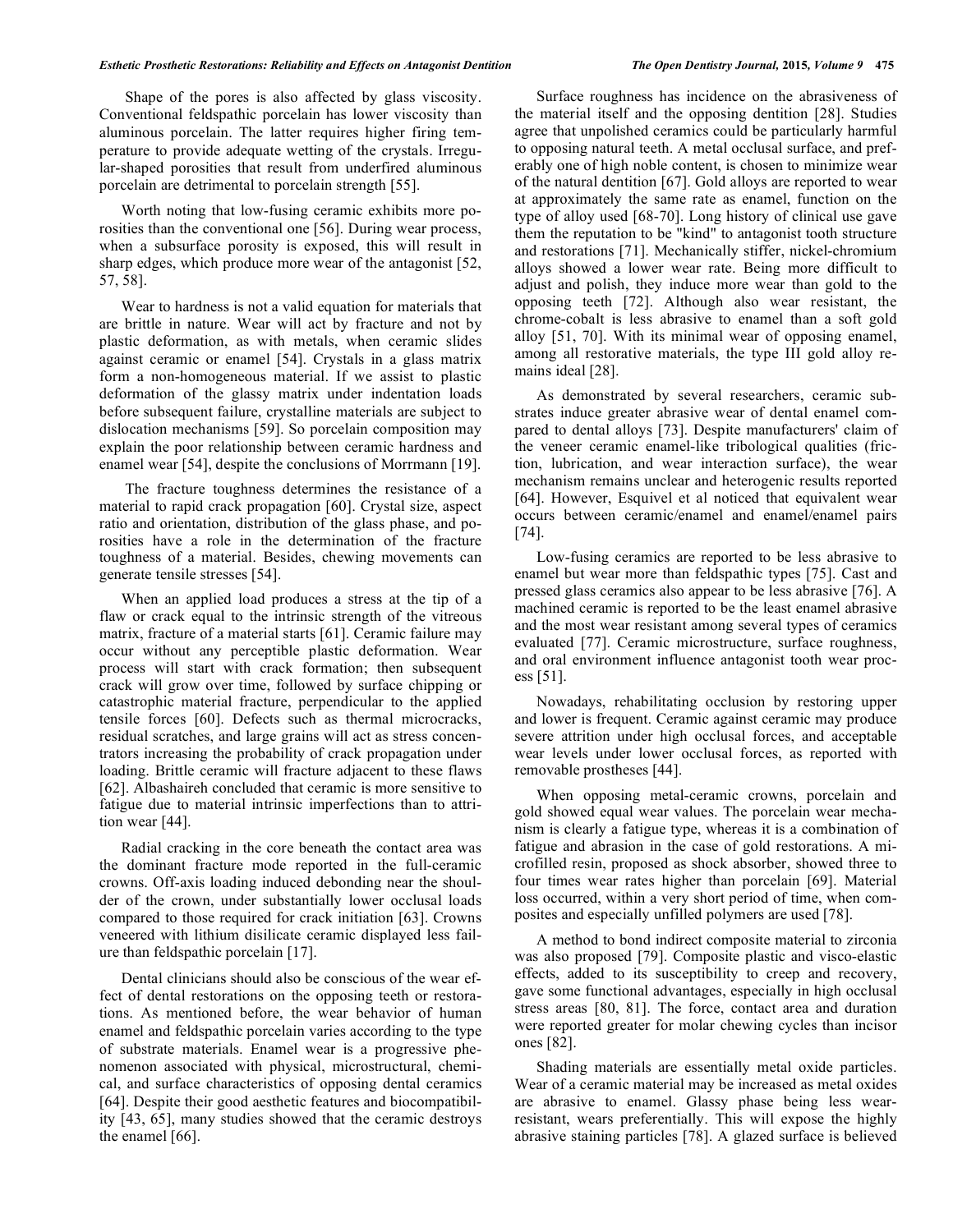to reduce the wear of antagonist teeth. However, this glaze layer is lost after a short period in function, or by occlusal adjustments at chairside [44, 64]. If not adequately polished, the underlying surface, when exposed, may accelerate abrasive wear of opposing teeth. Unpolished ceramics can cause substantial wear and be detrimental to opposing natural teeth [51, 83]. CAD/CAM restorations are polished to eliminate surface defects caused by machining [19]. This will establish high gloss and low roughness on the external surfaces. Results showed that a significantly higher surface gloss results from machine polishing compared to intra-oral manual polishing [84]. Intra-oral polishing is sometimes needed after post-cementing occlusal adjustments [85]. Intra-oral zirconia polishing to a degree which does not forward excessive wear of the opposite dentition, still has to be proved [19].

#### **ZIRCONIA RESTORATIONS BEHAVIOR**

Feldspathic ceramic is usually used for zirconia veneering with chipping complication reported. Studies showed that CAD/CAM veneers reduce material fatigue failure [17]. When occlusal or palatal space is insufficient, the use of zirconia ceramic without veneering might be a solution, especially when using resin-bonded fixed dental prostheses [66]. Laboratories proposed this method to avoid chipping [44]. By improving the esthetic of zirconia, a more solid framework could be constructed with a conservative preparation similar to full-cast metal preparation [64]. Zirconia specimens showed considerably lower vertical and volumetric loss than other ceramics. Still, its behavior as an antagonistic material would be of interest clinically [44], the hardness of zirconia being emphasized [28]. It has been demonstrated that The YTZ-ceramic expressed extremely high wear resistance against enamel [64]. No material wear could be detected [19, 64].

Should the dentist be aware of the wear of antagonist dentition when opposed to zirconia?

Although zirconia is a hard material, soft antagonists such as polyethylene rarely wear on zirconia. This was the result of two types wear test (unidirectional rotary motion and reciprocating motion) in different types of lubricant. Y-PSZ ceramic remains a low friction biomaterial due to its wear-resistant properties and high strength [86]. Tests on a chewing simulator reported less antagonist wear than for porcelain [87]; still, more than type IV gold [88], composite resins (MZ100 and Z100) and leucite-containing glass (Empress) on a premolar enamel [89].

Using dual-axis mastication simulator, Albashaireh *et al.* proposed zirconia as a more beneficial material in terms of antagonistic tooth wear [90].

With the Oregon Health & Science University (OHSU) oral wear simulator, Sorensen *et al.* confirmed that the polished Lava showed small enamel loss similar to that of gold alloy (Aquarius), lower than Omega 900, Empress, and Empress 2 [91]. Adding that the polished zirconia was less abrasive to enamel than the glazed zirconia, Ceramco porcelain, and Cerec Mark II [92].

Kim [28] and Mormann noticed that zirconia induced low wear of the enamel antagonist compared to feldspathic ceramic [19]. Using a chewing simulator, Stawarczyk *et al.* confirmed that the polished zirconia showed a lower wear rate compared to CoCr (Denta NEM, CoCr alloy) [93].

Surface of a fullcontour zirconia restoration could be subjected to numerous surface treatments, such as grinding, polishing, glazing, and heat. Little data is available about its incidence on antagonist wear. Using the University of Alabama wear-testing device, Yang *et al.* [94] argued that the surface character of Y-TZP (polished, stained, or stained then glazed) is a relatively homogeneous surface. The processed zirconia was reported more abrasive than the polished one [88].

If Shar *et al.* [95], by using a modified Leinfelder wear testing machine, noticed larger enamel loss of a premolar caused by polished than the glazed one, Jung found the mirror-polished zirconia significantly less abrasive than the glazed and porcelain-veneered ones [96]. This was confirmed by Stawarczyk within three types of surface-treated zirconia (ZENOTEC Zr Bridge Translucent) [93]. Kuretzky *et al.* used a longitudinal moving notch device to demonstrate that the polished zirconia showed the least wear when abraded with a steatite sphere, compared to four kinds of surface-treated zirconia (rough, polished, glazed, and veneered Lava) and e.max CAD [97].

Basunbul pointed that the glazed zirconia lost its glazed layer, whereas the polished zirconia kept an unchanged surface [92]. Yang added that the Zirkonzahn Y-TZP without glazing was less abrasive than Y-TZP with staining and glazing [94].

To reduce the wear of the opposing enamel, Mitov advise that if occlusal adjustments with coarse diamonds are performed, surface must be well-polished [64].

In 2013, Kontos *et al.*, by using a chewing simulator, reported that the lowest wear on the antagonist was induced by the polished zirconia compared to sandblasted, ground, and glazed zirconia [98]. In the same year, Janyavula *et al.* [99] concluded that the highly polished zirconia is preferable to the glazed zirconia.

Still, Little quantitative and qualitative data are available on the wear resistance of ceramic materials opposing zirconia ceramic antagonists [44, 78].

Conclusions about the zirconia behavior can be deduced from three recent publications.

One clinical review gave emphasis on specific challenges associated with full-contour zirconia ceramics. A set of unique challenges stemming from shade production, tribological behavior, and long-term chemical stability is raised by use of this material. Intricate complexities in mechanical and chemical behavior of partially stabilized zirconia have not yet been fully explored. To achieve expected mechanical and chemical properties, each step of the fabrication process of zirconia ceramics must be cautiously controlled. This includes blank fabrication, green machining, sintering process, and surface treatments, whether chemical, thermal, or mechanical [100].

Two systematic reviews aimed to assess the zirconia properties [101, 102]. The authors noticed that the polishing will remove all surface residual stresses, and eliminate superficial flaws and cracks on the material surface [101]. The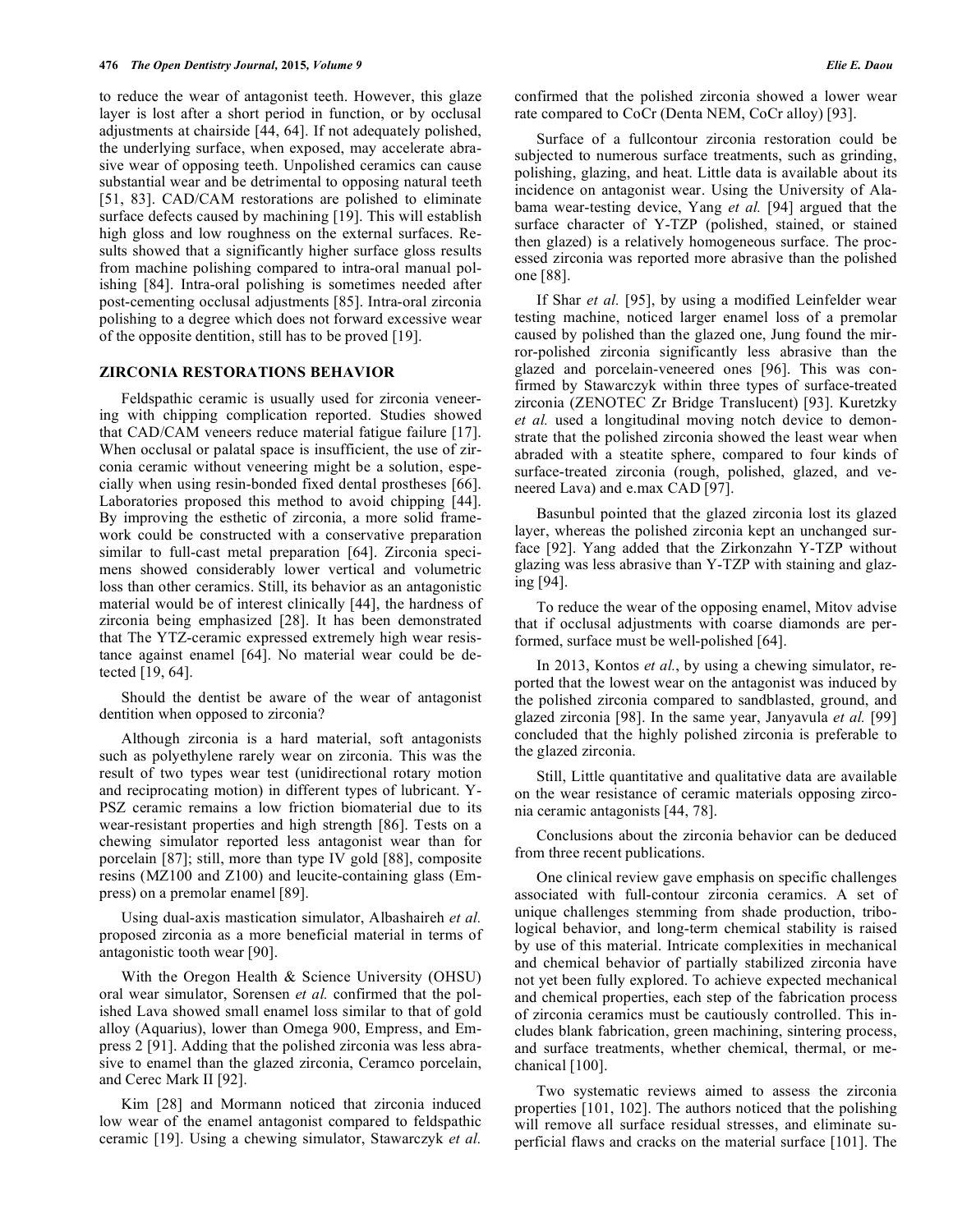polished zirconia specimens showed a favorable wear behavior opposing natural teeth. Enamel pathological wear opposing zirconia full-coverage restorations has not yet been confirmed. The variation in enamel specimen preparation, and the morphological and structural differences of natural enamel, can explain the disparity in the collected wear data among the studies.

 It is important to assess the enamel wear behavior opposing zirconia using clinically relevant surface contours as well as to investigate the long-term stability and abrasiveness of polished zirconia. The zirconia corrosive wear has not yet been considered [102].

It is also confirmed that polished zirconia shows less wear loss than porcelain-veneered zirconia. Porcelain is composed of a feldspathic glass and leucite crystal grains. Wear such as mastication, will easily make the glass disappears. Consequently, the exposed large leucite grains act as abrasive materials. Whereas, Zirconia has a fine and homogeneous microstructure [87].

## **MECHANICAL BEHAVIOR UNDER EXTREME CONDITIONS**

From the clinical point of view, it is not the initial strength of the ceramic material itself that is of prime importance, but the time that the permanent restoration will last.

According to ISO 6872, the minimum toughness values for substructure ceramic for non adhesively cemented anterior or posterior crowns and three unit substructure ceramic not involving molars should be 3 MPa/m; three-unit substructure ceramic involving molars, 3.5 MPa/m; and substructure ceramic involving four or more units, 5 MPa/m [103].

For posterior applications, an initial strength of approximately 1000 N is also required to guarantee successful longterm restorations. This may be required for the material to withstand fatigue with a prospective safety margin [104]. If we consider the maximal forces of 400 N in the oral anterior area and 600 N in the oral posterior area, only zirconia can provide the initial strength needed to insert multi-unit bridges [105]. Zirconia can withstand many times the load level occurring in the mouth (loads measured for bruxism even up to 800 N) [106-108].

Yip described different patient factors that may increase tooth and restoration wear. He mentioned heavy biting forces and parafunctional habits, incorrect toothbrushing/dentifrices, abrasive and acidic diets, regurgitation, reduced salivary flow and altered composition, defective tooth structure, and reduced posterior tooth support [51].

Kinsel reported that, among patients**,** who showed the common clinically observable occlusal wear patterns, declared bruxers presented 60% rate of major porcelain fractures, and 67% rate of minor fractures [109].

Under extreme conditions, no material will last long. Only small differences in wear resistance of gold and ceramic materials were reported. However, metal or metalceramic restorations seem to be the safest choice in cases of high load conditions [110]. Gold-acrylic FDPs have been proposed for heavy bruxers to reduce the risk of chipping,

although resin-based materials wear rate was three to four times more than gold or ceramics wear rate [111].

 On the other hand, not surprisingly, the choice of crown material has a great influence on the maximum principal stress in the crown. Increasing the stiffness of the crown material concentrates more of the stress within the crown, whereas crowns fabricated from lower stiffness materials transfer more stress to the cement layer and tooth supporting core [112]. Maximum principal stress within the crown may be sensitive to different factors for different material systems. Material thickness, cement modulus, load position, and supporting tooth core are important contributors [112].

Zirconia core material show higher strength than other all-ceram materials, comparable to conventional metal frameworks. Even a good longevity has been demonstrated for posterior regions, where force, contact area and duration were greater, framework fractures were reported related to occlusal trauma [18, 113, 114]. Compared to metal-ceramic restorations, lower loads accumulation initiated porcelain veneer damage and failure in the case of zirconia [3].

In the connector area, concentration of heavy stresses increases the risk of catastrophic fracture. Therefore, evaluating prospective abutments is mandatory with emphasis on abutment mobility. The use of all-ceramic FPDs with a cantilever design remains questionable. The pontic acts as a lever depressed under occlusal forces. Finally, in the case of heavy bruxers, uncontrolled severe parafunctional activity may be a major contraindication for all-ceramic FPDs [115].

In case of confirmed bruxism, splinting must be avoided [67]. Restorations should be limited to single crowns whenever possible; physiological tooth mobility will be unrestrained. Cementation and crown failure will be more easily detected and corrected [111].

### **DISCUSSION**

This paper tried to overview the prosthetic materials commonly used and their implication in the wear process of antagonist teeth or prostheses. Comparison of the protocols remains difficult due to the differences in the methodology. Studies investigated frictional wear, that is, masticatory attrition, as well as abrasion by tooth brushing. Methodically, attrition is defined as the physiological wearing away of the tooth structure as a result of tooth-to-tooth contact, as in mastication, without (two-body wear) or with abrasive substance (three-body wear) intervention [116, 117].

Wear is normally a slow process [118]. The clinical manifestation of attrition shows the appearance of a flat circumscribed facet on enamel and/or on restorative material. As the lesion progresses, there is a tendency towards the reduction of the cusp height and flattening of the occlusal inclined planes. That may lead to loss of vertical dimension [117].

How well this phenomenon can be imitated experimentally, with the help of artificial masticators to assess the adequacy of restorative materials, still remains a matter of discussion [119, 120].

Variable study conditions and plethora of materials available made the comparison of the results from relevant litera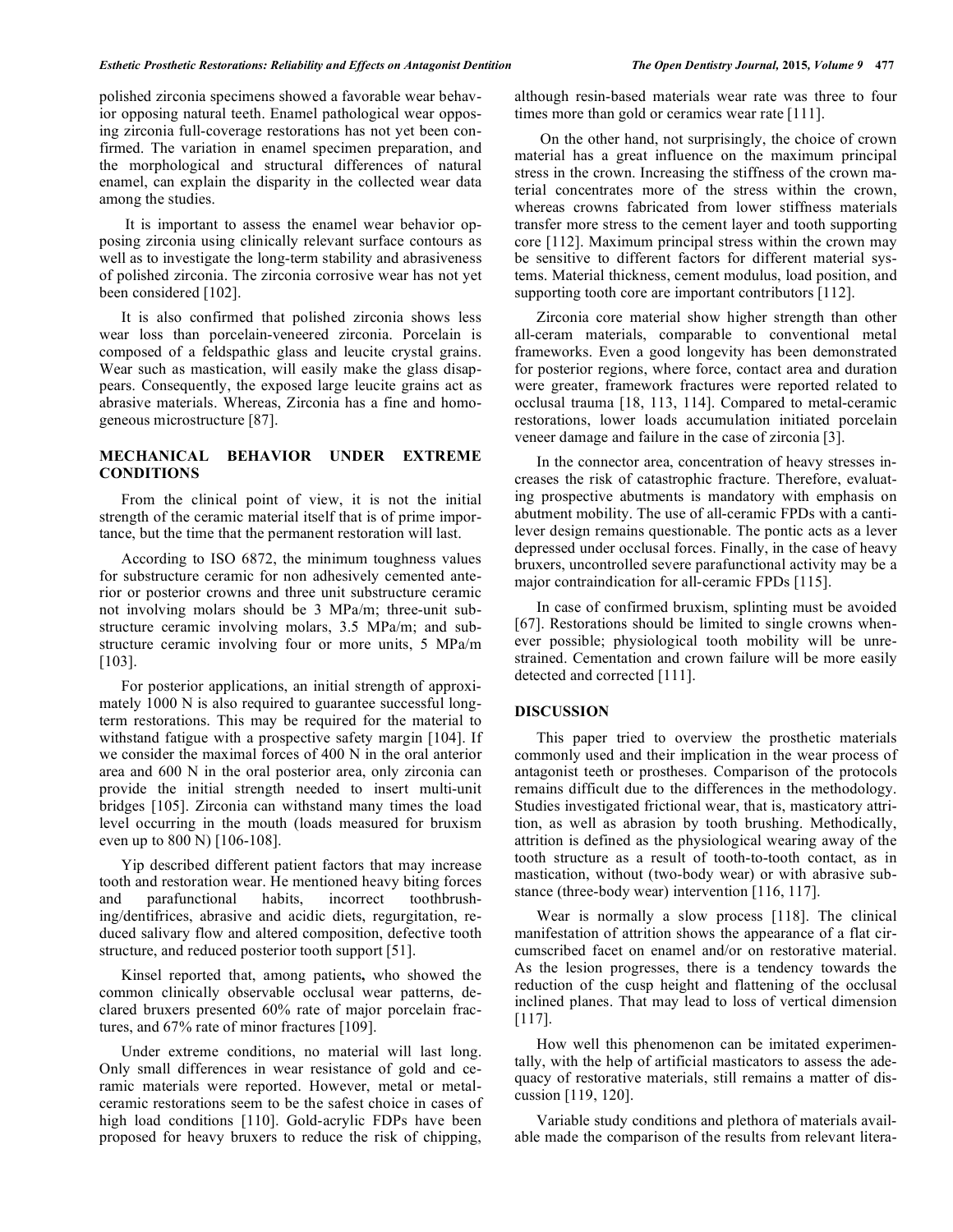ture, a challenging issue [121]. Usually, a failure in any clinical trial results from a combination of causes or events [122]. Some of the studies lack scientific support [123, 124]. Reproducing intra-oral conditions, during the *in vitro* studies, is quite difficult. An effort was made to create artificial oral environments by applying cyclic forces in artificial saliva, under fluctuating temperature [125]. Results were then extrapolated to intraoral conditions. Long-term clinical studies are still needed to demonstrate the true outcome [67, 126] and make conclusions [121]. In the era of evidence-based dentistry, reinforcing standardization of clinical cohort studies will permit more efficient conclusions [114]. It has been noted that some granted research centers may be reluctant to publish adverse results [127].

Describing restoration materials and evaluating survival rates were not the aim of this review. Factors related to restorations wear and abrasiveness, were emphasized. Many restorations may continue to provide satisfactory service, despite minor chipping. "Replace for preventive reasons" recommendation can often be omitted [51].

Some dogma has blamed hardness for the accelerated loss of material. Large variation of measurement values and conditions lowered the reliability of clinical reports. Strong correlation between ceramic hardness and enamel wear rates has not been confirmed by scientific studies [128]. Ceramic microstructure, roughness of contacting surfaces, and environmental influences are directly involved [54]. Internal porosities and surface defects increase wear by acting as stress concentrators. Glazing is quickly lost under function. Underlying polished surface is mandatory. Internal characterization of ceramics is preferred to avoid abrasive metal oxides present in shading materials [54].

The homogeneity and particle size of the microstructure of the restorative material has a strong incidence of the wear process. The zirconia fine uniform structure allows a mirror polishing, by using appropriate polishing materials and fine diamond particles instruments. No added enamel wear was generated by antagonist zirconia restoratives. However, ground surface roughness of zirconia increased the wear of antagonist enamel. Therefore, their surface should be sufficiently mirror-polished after occlusal adjustments. Furthermore, glazing as a finishing surface of zirconia is not recommended [94].

Acidic and/or alkalic chemical attack, in a wet oral environment, will affect ceramic surfaces. Well controlled patient dietary habits and systematic problems will help to maintain a neutral pH [54]. Incorrect toothbrushing/dentifrices could also be harmful [83] and patient education is required [51].

The review mentioned the effects of bruxism on various kinds of prosthetic restorations. There is no evidence that prosthetic therapy, or any other available treatment, can eliminate bruxism. Equally, there is no evidence that bruxism can be caused by prosthetic therapy. The need for research in this area remains clearly great [83].

Dysfunctional occlusion or parafunctional habits such as clenching and bruxism can be triggered by a degraded ceramic surface. This may accelerate the wear process. When occlusal forces exceed tensile strength limits of the veneering porcelain, a fracture may occur [21]. Ceramic surface alteration and the opposing enamel should be controlled and polished on a regular basis [54].

In case of extreme bruxism, excessive occlusal parafunctional forces may lead to posterior core fail [21]. Severe wear is an indication for night guard recommendation. Doctors cannot control patient inherent factors [54].

Heavy biting forces necessitate the placement of metal or metal-ceramic restorations [51]. Lack of a sound standard and wear incidence on the opposing teeth, limit the use of monolithic zirconia crowns [28]. The material's hardness is obviously no predictive factor neither for material nor for the antagonist wear [78].

A well distributed occlusion has an important effect on the wear process [54]. Sailer demonstrated that crack propagation direction originated from a roughness of the ceramic at the occlusal region of the cusp [129]. Multiple contact areas (rather than a single point of contact) lower stress concentrations. This may help to protect the stability of the occlusion. Wear process requires sliding of antagonist surfaces. Therefore minimizing sliding contacts in centric and eccentric movements is essential when placing new ceramic restorations [54].

## **CONCLUSION**

No current material can fulfill all of the requirements of an ideal restorative material, considering esthetic, mechanical and economic demands. Material as well as patient factors have been implemented. Several factors have been raised.

Patient selection and controlling wear factors are essential. Careful tooth preparation, adequate core support of veneering porcelain, proper occlusal adjustment, and careful cementation technique will enhance success and longevity rates.

Ceramic material has been shown to destroy enamel, whereas Gold is reported to be kind to antagonist. Machined ceramic is the less abrasive than condensable one.

Lack of a sound standard and wear incidence on the opposing teeth, limit the use of monolithic zirconia crowns. Available data shows low enamel wear when opposed to zirconia. The zirconia fine uniform structure allows a mirror polishing. Concerns remain regarding the structural stability of zirconium dioxide ceramics when exposed to the oral environment. Compared to metal-ceramic restorations, lower loads accumulation initiated porcelain veneer damage and failure in the case of zirconia.

## **CONFLICT OF INTEREST**

The author confirms that this article content has no conflict of interest.

#### **ACKNOWLEDGEMENTS**

Declared none.

### **REFERENCES**

[1] Donovan TE. Porcelain-fused-to-metal (PFM) alternatives. J Esthet Restor Dent 2009; 21: 4-6.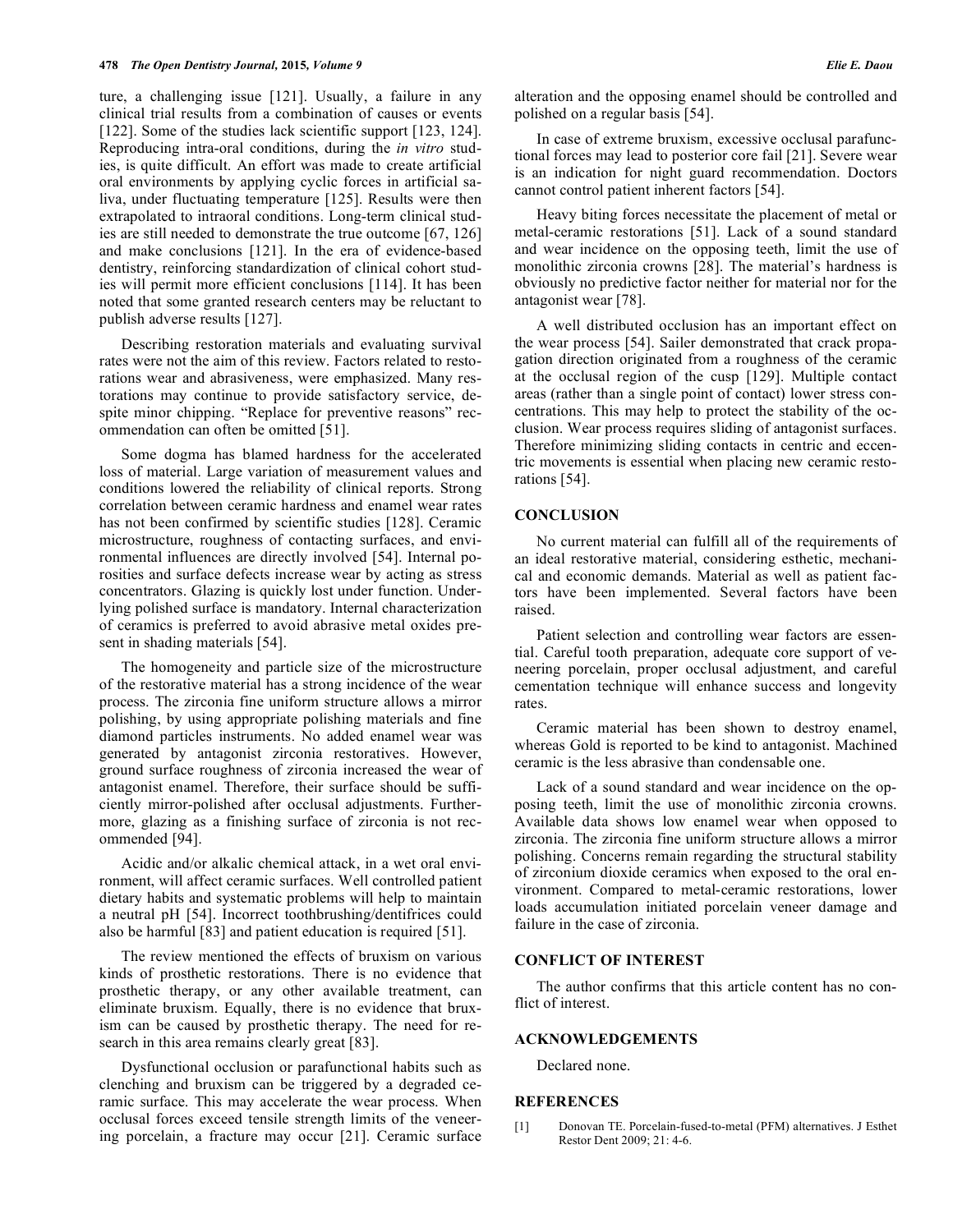- [2] Napankangas R, Raustia A. Twenty-year follow-up of metalceramic single crowns: a retrospective study. Int J Prosthodont 2008; 21: 307-11.
- [3] Silva NRFA, Bonefante EA, Zavanelli RA, Thompson VP, Ferencz JL, Coelho GP. Reliability of Metalloceramic and Zirconia-based Ceramic Crowns. J Dent Res 2010; 89(10): 1051-6.
- [4] McLean JW. Evolution of dental ceramics in the twentieth century. J Prosthet Dent 2001; 85: 61-6.
- [5] Addison Owen, Maquis PM, Fleming Garry JP. Resin strengthening of dental ceramics- The impact of surface texture and silane. J Dent 2007; 35416-24.
- [6] Zarone F, Russo S, Sorrentino R. From porcelain-fused-to-metal to zirconia: Clinical and experimental considerations. Dent Mater 2011; 27: 83-96.
- [7] Raigrodski A, Chiche GJ. The safety and efficacy of anterior ceramic fixed partial dentures: a review of the literature. J Prosthet Dent 2001; 86: 520-5.
- [8] Chen YM, Smales R, Yip KH, Sung WJ. Translucency and biaxial flexural strength of four ceramic core materials. Dent Mater 2008; 24: 1506-11.
- [9] Holand W, Ritzberger V, Appel C, *et al.* Future perspectives of biomaterials for dental restoration. J Eur Ceramic Soc 2009; 29: 1291-7.
- [10] Xiao-Ping L, Jie-Mo T, Yung-Long Z, Ling W. Strength and fracture toughness of MgO-modified glass infiltrated alumina for CAD/CAM. Dent Mater 2002; 1(8): 216-20.
- [11] Gemalmaz D, Ergin S. Clinical evaluation of all-ceramic crowns. J Prosthet Dent 2002; 87: 189-96.
- [12] Goodacre CJ, Bernal G, Rungcharassaeng K, Kan JYK. Clinical complications in fixed prosthodontics. J Prosthet Dent 2003; 90: 31-41.
- [13] Albrecht T, Kirsten A, Kapperta HF, Fischerb H. Fracture load of different crown systems on zirconia implant abutments. Dent Mater 2 011; 27: 298-303.
- [14] Pauli C. Flexural strength of 3-unit PFM and all ceramic maxillar posterior bridges. ZWR 1996; 105(11): 526 ff.
- [15] Al-Wahadni Ahed M, Husey DL, Grey Nicholas, Hatamleh Muhanad M. Fracture resistance of Aluminium Oxide and lithium disilicate -based crowns using different luting cements: An *in-vitro* study. J Contempor Dent Pract 2009; 10(2): 1-10.
- [16] Klein CA. Characteristic strength, Weibull modulus, and failure probability of fused silica glass. Optic Engine 2009; 48(11): 113401.
- [17] Schmitter M, Mueller M, Rues S. Chipping behaviour of allceramic crowns with zirconia framework and CAD/CAM manufactured veneer. J Dent 2012; 40: 154-62.
- [18] Tinschert J, Natt G, Mautsch W, Augthun M, Spiekermann H. Fracture resistance of lithium disilicate-, alumina-, and zirconiabased three-unit fixed partial dentures: a laboratory study. Int J Prosthodont 2001; 14: 231-8.
- [19] Morrmann WH, Stawarczyk B, Ender A, Sener B, Attin T, Mehl A. Wear characteristics of current aesthetic dental restorative CAD/CAM materials: Two-body wear, gloss retention, roughness and Martens hardness J Mechan Behav Biomed Mater 2013; 20: 113-25.
- [20] Galindo ML, Sendi P, Marinello CP. Estimating long-term survival of densely sintered alumina crowns: A cohort study over 10 years. J Prosthet Dent 2011; 106: 23-8.
- [21] Segal BS. Retrospective assessment of 546 all-ceramic anterior and posterior crowns in a general practice. J Prosthet Dent 2001; 85 544-50.
- [22] McLaren EA, White S, Glass-infiltrated zirconia/alumina-based ceramic for crowns and fixed partial dentaures. Prac Periodont Aesthet Dent 1999; 11: 985-94; quiz 996.
- [23] Yoshinari M, Derand T. Fracture strength of all-ceramic crowns. Int J Prosthodont 1994; 7: 329-38.
- [24] Raigrodski AJ. Materials for all-ceramic restorations. J Esthet Restor Dent 2006; 18: 117-8.
- [25] Manicone PF, Rossi IP, Raffaelli L. An overview of zirconia ceramics: basic properties and clinical applications. J Dent 2007; 35: 819-26.
- [26] Yang B, Lang.-Jansen H, Scharnberg M, *et al.* Influence of saliva contamination on zirconia ceramic bonding. Dent Mater 2008; 24: 508-13.
- [27] Yilmaz H, Aydin C, Gul BE. Flexural strength anf fracture toughness of dental core ceramics. J Prosthet Dent 2007; 98: 120-8.
- [28] Kim M-J, Oh S-H, Kim J-H, *et al.* Wear evaluation of the human enamel opposing different Y-TZP dental ceramics and other porcelains. J Dent 2012; 40: 979-88.
- [29] Studart A, Filser F, Kocher P, Luthy H, Gauckler LJ. Mechanical and fracture behavior of veneer-framework composites for allceramic dental bridges. Dent Mater 2007; 23: 115-23.
- [30] Raigrodski AJ, Chiche G, Potiket N. The efficacy of posterior three-unit zirconium-oxide-based ceramic fixed partial dental prostheses: a prospective clinical pilot study. J Prosthet Dent 2006; 96: 237-44.
- [31] Sailer I, Feher A, Filser F, Gauckler LJ, Luthy H, Hammerle CH. Five-year clinical results of zirconia frameworks for posterior fixed partial dentures. Int J Prosthodont 2007; 20: 383-8.
- [32] Daou EE. The zirconia ceramic: strengths and weaknesses. Open Dent J 2014; 8: 33-42.
- [33] Aboushelib MN, Feilzer A, de Jager N, Kleverlaan CJ. Prestresses in bilayered allceramic restorations. J Biomed Mater Res B Appl Biomater 2008; 87: 139-45.
- [34] Aboushelib MN, Kleverlaan C, Feilzer AJ. Microtensile bond strength of different components of core veneered all-ceramic restorations. Part II: zirconia veneering ceramics. Dent Mater 2006; 22: 857-63.
- [35] Fischer J, Stawarczyk B, Tomic M, Strub JR, Hammerle CHF. Effects of thermal misfit between different veneering ceramics and zirconia frameworks on *in vitro* fracture load of single crowns. Dent Mater 2007; 26(6): 766-72.
- [36] Fischer J, Grohmann P, Stawarczyk B. Effect of zirconia surface treatments on the shear strength of zirconia/veneering ceramic composites. Dent Mater J 2008; 27: 448-54.
- [37] de Kler M, de Jager N, Meegdes M, van der Zel JM. Influence of thermal expansion mismatch and fatigue loading on phase changes in porcelain veneered Y-TZP zirconia discs. J Oral Rehabil 2007; 34: 841-7.
- [38] Wang H, Aboushelib M, Feilzer AJ. Strength influencing variables on CAD/CAM zirconia frameworks. Dent Mater 2008; 24: 633-8.
- [39] Aboushelib MN, Kleverlaan CJ, Feilzer AJ. Effect of zirconia type on its bond strength with different veneer ceramics. J Prosthodont  $2008: 17: 401-8$
- [40] Rahaman MN, Li Y, Bal BS, Huang W. Functionally graded bioactive glass coating on magnesia partially stabilized zirconia (Mg-PSZ) for enhanced biocompatibility. J Mater Sci Mater Med 2008; 19: 2325-33.
- [41] Stawarczyk B, Özcan M, Roos M, Trottmann I, Sailer I, Hämmerle CHF. Load-bearing capacity and failure types of anterior zirconiacrowns veneered with overpressing and layering techniques. Dental Mater 2011; 27: 1045-53.
- [42] Aboushelib MN, de Jager N, Kleverlaan CJ, *et al.* Microtensile bond strength of different components of core veneered all-ceramic restorations. Dent Mater 2005; 21: 984-91.
- [43] Kern M. Clinical long-term survival of two-retainer and singleretainer all-ceramic resin-bonded fixed partial dentures. Quintessence Int 2005; 36: 141-7.
- [44] Albashaireh ZSM, Ghazal M, Kern M. Two-body wear of different ceramic materials opposed to zirconia ceramic. J Prosthet Dent 2010; 104: 105-13.
- [45] Heintze S, Cavalleri A, Forjanica M, Zellwegera G, Roussonb V. Wear of ceramic and antagonist-A systematic evaluation of influencing factors *in vitro*. Dent Mater 2008; 24: 433-49.
- [46] The Academy of Prosthodontics. Glossary of prosthodontic terms. 7th ed. J Prosthet Dent 1999; 81(1): 39-110.
- [47] Oh WS, Annusavice K, Effect of connector design on the fracture resistance of all-ceramic fixed partial dentures. J Prosthet Dent 2002; 87: 536-42.
- [48] Kaidonis JA, Towsend G, Tansley GD. Wear of human enamel: a quantitative *in vitro* assessment. J Den Res 1998; 771983-90.
- [49] Callister WD Jr. Materials science and engineering: introduction. John Wiley & Sons: New York. 1997, pp. 179-95.
- [50] Larsen MJ. Chemical events during tooth dissolution. J Den Res 1990; 69: 575-80; discussion 634-6.
- [51] Yip KHK, Smales RJ, Kaidonis JA. Differential wear of teeth and restorative materials: Clinical implications. Int J Prosthodont 2004; 17: 350-6.
- [52] Kelly JR, Campbell S, Bowen HK. Fracture-surface analysis of dental ceramics. J Prosthet Dent 1989; 62: 536-41.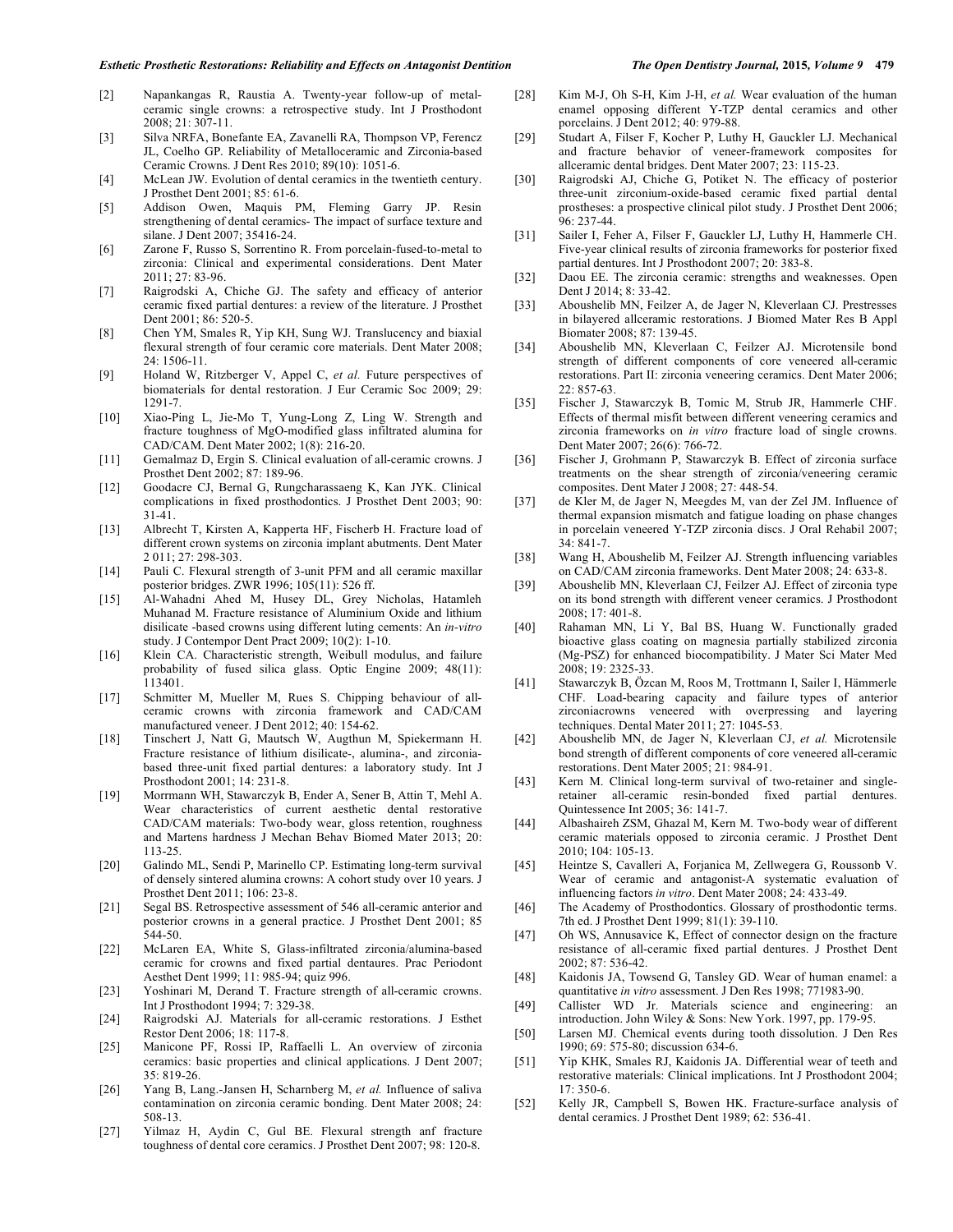- [53] Morena R, Beaudreau G, Lockwood PE, Evans AL, Fairhurst CW. Fatigue of dental ceramics in a simulated oral environment. J Dent Res 1986; 65: 993-7.
- [54] Oh W-S, Delong R, Anusavice KJ. Factors affecting enamel and ceramic wear: A literature review. J Prosthet Dent 2002; 87: 451-9.
- [55] Piddock V. Effect of alumina concentration on the thermal diffusivity of dental porcelain. J Dent 1989; 17: 290-4.
- [56] Magne P, Oh W, Pintado MR, DeLong R. Wear of enamel and veneering ceramics after laboratory and chairside finishing procedures. J Prosthet Dent 1999; 82: 669-79.
- [57] DeLong R, Douglas W, Sakaguchi RL, Pintado MR. The wear of dental porcelain in an artificial mouth. Dent Mater 1986; 2: 214-9.
- [58] Jacobi R, Shillinbury HJ, Duncanson MG Jr. A comparison of the abrasiveness of six ceramic surfaces and gold. J Prosthet Dent 1991; 66: 303-9.
- [59] Seghi RR, Rosenstiel S, Bauer P. Abrasion of human enamel by different dental ceramics *in vitro*. J Dent Res 1991; 70: 221-5.
- [60] Mecholsky JJ. Fracture mechanics principles. Dent Mater 1995; 11: 111-2.
- [61] Ekfeldt A, Fransson B, Soderlund B, Oilo G. Wear resistance of some prosthodontic materials *in vivo*. Acta Odontol Scand 1993; 51: 99-107.
- [62] Callister WD Jr. Materials science and engineering: an introduction. John Wiley & Sons: New York. 1997; pp. 179-95.
- [63] Zhang D, Lu C, Zhang X, Mao S, Arola D. Contact fracture of fullceramic crowns subjected to occlusal loads. J Biomechanics 2008; 41: 2995-3001.
- [64] Mitov G, Heintz SD, Walz S, Woll K, Muecklichd F, Pospiecha P. Wear behavior of dental Y-TZP ceramic against natural enamel after different finishing procedures. Dent Mater 2012; 28: 909-18.
- [65] Taskonak B, Borges G, Mecholsky JJ Jr, Anusavice KJ, Moore BK, Yan J. The effects of viscoelastic parameters on residual stress development in a zirconia/glass bilayer dental ceramic. Dent Mater 2008; 24: 1149-55.
- [66] Ghazal M, Kern M. The influence of antagonistic surface roughness on the wear of human enamel and nanofilled composite resin artificial teeth. J Prosthet Dent 2009; 101: 342-9.
- [67] Johansson A, Omar R, Carlsson GE. Bruxism and prosthetic treatment: A critical review. J Prosthodont Res 2011; 55: 127-36.
- [68] Ramp MH, Suzuki S, Cox CF, Lacefield WR, Koth DL. Evaluation of wear: Enamel opposing three ceramic materials and a gold alloy. J Prosthet Dent 1997; 77: 523-30.
- [69] Ekfeldt A, Olio G. Wear of prosthodontic materials: an *in vivo* study. J Oral Rehab 1990; 17: 117-29.
- [70] Graf A, Johnson G, Mehl A, Rammelsberg P. The influence of dental alloys on three-body wear of human enamel and dentin in an inlay-like situation. Oper Dent 2002; 27: 167-74.
- [71] Hickel R, Manhart J. Longevity of restorations in posterior teeth and reasons for failure. J Adhes Dent 2001; 3: 45-64.
- [72] O'Sullivan ET, Setchell D. Two-body method for testing tooth wear by restorative materials [abstract 484]. J Dent Res 1998; 77: 692.
- [73] Metzler KT, Woody R, Miller AW 3rd, Miller BH. *In vitro* investigation of the wear of human enamel by dental porcelain. J Prosthet Dent 1999; 81: 356-64.
- [74] Esquivel-Upshawa JF, Rose JW, Barrett AA, *et al.* Three years *in vivo* wear: Core-ceramic, veneers, and enamel antagonists. Dent Mater 2012; 28: 615-21.
- [75] Derand P, Vereby P. Wear of low-fusing dental porcelains. J Prosthet Dent 1999; 81: 460-3.
- [76] Ratledge DK, Smith B, Wilson RF. The effect of restorative materials on the wear of human enamel. J Prosthet Dent 1994; 72: 194-203.
- [77] Al-Hiyasat AS, Saunders W, Smith GM. Three-body wear associated with three ceramics and enamel. J Prosthet Dent 1999; 82: 476-81.
- [78] Heintze SD, Cavalleri A, Forjanica M, Zellwegera G, Roussonb V. Wear of ceramic and antagonist: A systematic evaluation of influencing factors *in vitro*. Dent Mater 2008; 24: 433-49.
- [79] Hatta M, Shnya A, Yokoyama D, Gomi H, Vallittu PK. The effect of surface treatment on bond strength of layering porcelain and hybrid composite bonded to zirconium dioxide ceramics. J Prosthodont Res 2011; 55: 146-53.
- [80] Vaidyanathan J, Vaidyanathan T. Flexural creep deformation and recovery in dental composites. J Dent 2001; 29: 545-51.
- [81] Komine F, Strub J, Matsumura H. Bonding between layering materials and zirconia frameworks. Jap Dent Sci Rev 2012; 48: 153-61.
- [82] Kohyama K, Hatakeyama E, Sasaki E, Azuma T, Karita K. Effect of sample thickness on bite force studied with a multiple-point sheet sensor. J Oral Rehabil 2004; 31: 327-34.
- [83] Johansson A, Omar R, Carlsson GE. Bruxism and prosthetic treatment: A critical review. J Prosthodont Res 2011; 55: 127-36.
- [84] Heintze SD, Gorjanic M, Rousson V. Surface roughness and gloss of dental materials as a function of force and polishing time *in vitro.* Dent Mater 2006; 22: 146-65.
- [85] Stawarczyk B, Ozcan M, Schmutz F, Trottmann A, Roos M, Hammerle CHF. Two-body wear of monolithic, veneered and glazed zirconia and their corresponding enamel antagonists. Acta Odontol Scand 2013; 71: 102-12.
- [86] Kumar P, Oka M, Ikeuchi K, *et al.* Low wear rate of UHMWPE against zirconia ceramic (Y-PSZ) in comparison to alumina ceramic and SUS 316L alloy. J Biomed Mater Res 1991; 25: 813- 28.
- [87] Preis V, Behr M, Kolbeck C, Hahnel S, Handel G, Rosentritt M. Wear performance of substructure ceramics and veneering porcelains. Dent Mater 2011; 27: 796-804.
- [88] Tambra TR, Razzog M, Lang BR, Wang R-F, Lang BE. Wear of enamel opposing YPSZ zirconia core material with two surface finish. In: 32nd AADR; [Abstr. No. 0915] 2003.
- [89] Culver S, Cakir D, Burgess J, Ramp L. Wear of the enamel antagonist and five restorative materials. . In: 37<sup>th</sup> AADR; [Abstr. No. 0367] 2008.
- [90] Albashaireh ZSM, Ghazal M, Kern M. Two-body wear of different ceramic materials opposed to zirconia ceramic. J Prosthet Dent 2010; 104: 105-13.
- [91] Sorensen JA, Sultan E, Sorensen PN. Three-body wear of enamel against full crown ceramics. In: 89<sup>th</sup> IADR; [Abstr. No. 1652]. 2011.
- [92] Basunbul G, Nathanson D. Human enamel wear against four dental ceramics *in vitro*. In: 89<sup>th</sup> IADR; [Abstr. No. 1650]. 2011.
- [93] Stawarczyk B, Ozcan M, Scmutz F, Trottmann A, Roos M, Ha¨mmerle F. Two-body wear of monolithic, veneered and glazed zirconia and their corresponding enamel antagonists. Acta Odontol Scand 2013; 71: 102-12.
- [94] Yang DH, Park J, Yang HS, *et al.* Antagonist enamel wear to 3 CAD/CAM full contour zirconia ceramics. In: 90<sup>th</sup> IADR; [Abstr. No. 1381]. 2012.
- [95] Shar S, Mickelson C, Beck P, Lamp LC, Cakir D, Burgess J. Wear of enamel on polished and glazed zirconia. In: 39<sup>th</sup> AADR; [Abstr. No. 227]. 2010.
- [96] Jung Y-S, Lee J-W, Choi Y-J, Ahn J-S, Shin S-W, Huh J-B. A study on the *in-vitro* wear of the natural tooth structure by opposing zirconia or dental porcelain. J Adv Prosthodont 2010; 2: 1111-5.
- [97] Kuretzky T, Urban M, Dittmann R, Peez R, Mecher E. Wear behaviour of zirconia compared to state-of-the-art ceramics. In: 89<sup>th</sup> IADR; [Abstr. No. 3055]. 2011.
- [98] Kontos L, Schille C, Schweizer E, Geis-Gerstorfer J. Influence of surface treatment on the wear of solid zirconia. Acta Odontol Scand 2013; 71: 482-7.
- [99] Janyavula S, Lawson N, Cakir D, Beck P, Ramp LC, Burgess JO. The wear of polished and glazed zirconia against enamel. J Prosthet Dent 2013; 109: 22-9.
- [100] Denry I, Kelly JR. Emerging ceramic-based materials for dentistry. J Dent Res 2014; 93(12): 1235-42. doi: 10.1177/0022034514 553627. Epub 2014.
- [101] Passos S, Nychka JA, Major P, Linke B, Flores-Mir C. *In vitro* fracture toughness of commercial Y-TZP ceramics: A systematic review. J Prosthodont 2014; doi: 10.1111/jopr. 12179. [Epub ahead of print].
- [102] Passos S, Torrealba Y, Major P, Linke B, Flores-Mir C, Nychka JA. *In vitro* wear behavior of zirconia opposing enamel: a systematic review. J Prosthodont 2014; doi: 10.1111/jopr.12167. [Epub ahead of print].
- [103] ISO. Dentistry-Ceramic Materials. ISO 6872. Int Organiz Standardiz 2008.
- [104] Tinschert J, Natt G, Mautsch W, Augthun M, Spikermann H. Fracture resistance of lithium disilicate: alumina and zirconia-based three-unit fixed partial dentures: a laboratory study. Int J Prosthodont 2001; 14: 231-8.